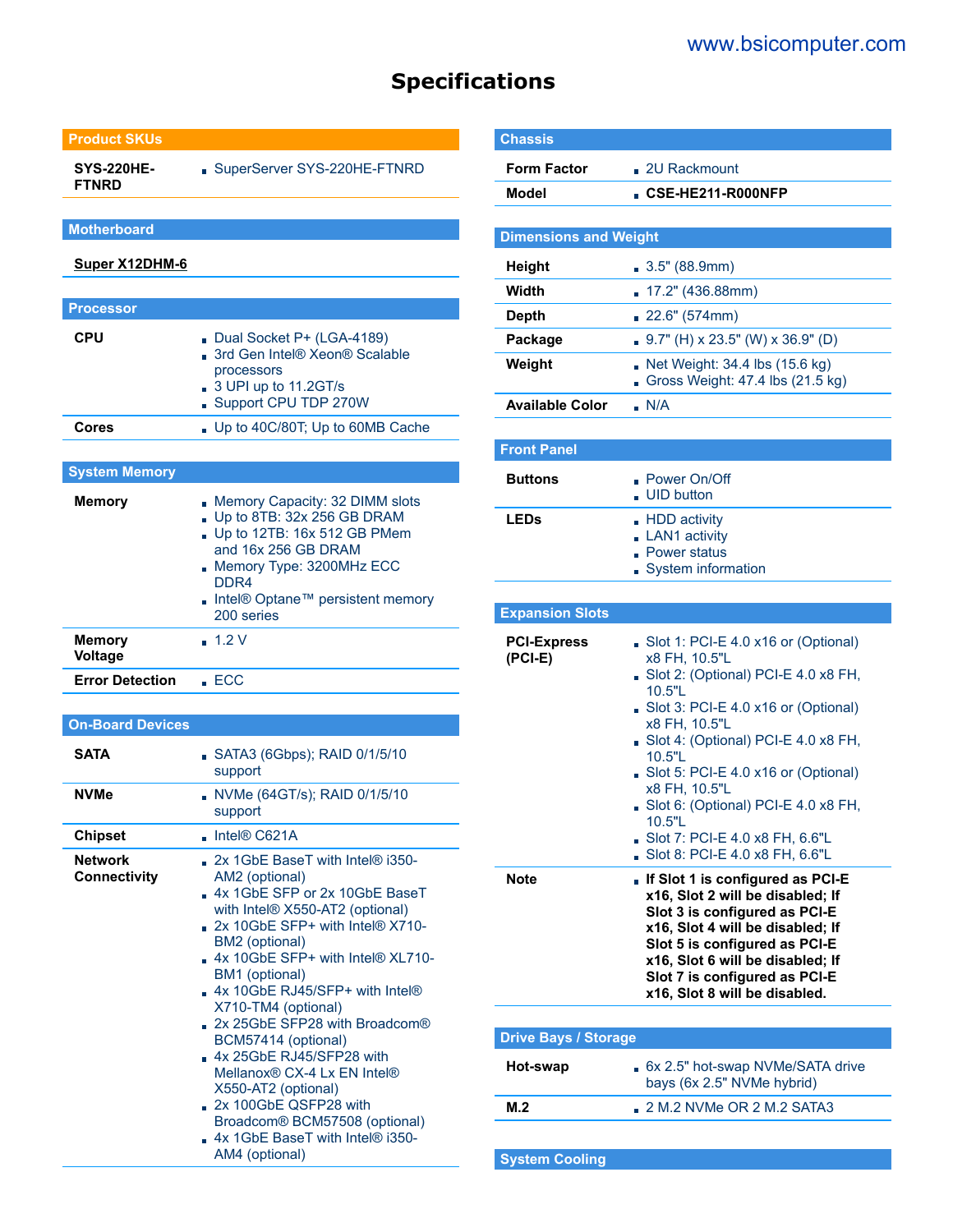| <b>IPMI</b>                           | Support for Intelligent Platform<br>Management Interface v.2.0<br>IPMI 2.0 with virtual media over                                                                                                 | Fans<br><b>Air Shroud</b>                                  |
|---------------------------------------|----------------------------------------------------------------------------------------------------------------------------------------------------------------------------------------------------|------------------------------------------------------------|
|                                       | LAN and KVM-over-LAN support                                                                                                                                                                       |                                                            |
|                                       |                                                                                                                                                                                                    | <b>Power Supply</b>                                        |
| <b>Input / Output</b>                 |                                                                                                                                                                                                    |                                                            |
| LAN                                   | 1 RJ45 Dedicated BMC LAN port                                                                                                                                                                      | 1300W Redundant                                            |
| <b>USB</b>                            | $\Box$ 2 USB 3.0 port(s) (2 front)                                                                                                                                                                 | <b>Dimension</b>                                           |
| <b>Video</b>                          | $\blacksquare$ 1 VGA port(s)                                                                                                                                                                       | $(W \times H \times L)$                                    |
|                                       |                                                                                                                                                                                                    | <b>DC</b> Input                                            |
| <b>System BIOS</b>                    |                                                                                                                                                                                                    | $+12V$                                                     |
| <b>BIOS Type</b>                      | AMI 256MB SPI Flash                                                                                                                                                                                | <b>12V SB</b>                                              |
|                                       |                                                                                                                                                                                                    | <b>Output Type</b>                                         |
| <b>Management</b>                     |                                                                                                                                                                                                    | <b>Certification</b>                                       |
| <b>Software</b>                       | <b>Redfish API</b><br><b>IPMI 2.0</b><br>$\overline{\phantom{a}}$ SSM<br>Intel® Node Manager<br>SPM<br>KVM with dedicated LAN<br>∎ SUM<br>$\blacksquare$ NMI<br><b>Watch Dog</b><br>SuperDoctor® 5 | <b>Operating Environn</b><br><b>Environmental</b><br>Spec. |
| <b>Power</b><br><b>Configurations</b> | Power-on mode for AC power<br>recovery<br><b>ACPI Power Management</b>                                                                                                                             |                                                            |
| <b>PC Health Monitoring</b>           |                                                                                                                                                                                                    |                                                            |
| <b>CPU</b>                            | Monitors for CPU Cores, Chipset<br>Voltages, Memory                                                                                                                                                |                                                            |
| <b>FAN</b>                            | Fans with tachometer monitoring<br>Pulse Width Modulated (PWM) fan<br>connectors<br>Status monitor for speed control                                                                               |                                                            |
| <b>Temperature</b>                    | Monitoring for CPU and chassis<br>environment<br>Thermal Control for fan connectors                                                                                                                |                                                            |

| Fans                          | 6x 6cm heavy duty fans with<br>optimal fan speed control                                                                                                                                                                                                       |  |  |  |
|-------------------------------|----------------------------------------------------------------------------------------------------------------------------------------------------------------------------------------------------------------------------------------------------------------|--|--|--|
| <b>Air Shroud</b>             | $\blacksquare$ 4 Air Shroud(s)                                                                                                                                                                                                                                 |  |  |  |
|                               |                                                                                                                                                                                                                                                                |  |  |  |
| <b>Power Supply</b>           |                                                                                                                                                                                                                                                                |  |  |  |
|                               | 1300W Redundant DC -48V Power Supplies with PMBus                                                                                                                                                                                                              |  |  |  |
| <b>Dimension</b>              | $-73.5 \times 40 \times 203$ mm                                                                                                                                                                                                                                |  |  |  |
| $(W \times H \times L)$       |                                                                                                                                                                                                                                                                |  |  |  |
| <b>DC</b> Input               | 1300W                                                                                                                                                                                                                                                          |  |  |  |
| $+12V$                        | <b>Max: 108.3A</b>                                                                                                                                                                                                                                             |  |  |  |
| <b>12V SB</b>                 | Max: 2.1A / Min: 0A                                                                                                                                                                                                                                            |  |  |  |
| <b>Output Type</b>            | 25 Pairs Gold Finger Connector                                                                                                                                                                                                                                 |  |  |  |
| <b>Certification</b>          |                                                                                                                                                                                                                                                                |  |  |  |
|                               | <u>[ Test Report</u> ]                                                                                                                                                                                                                                         |  |  |  |
|                               |                                                                                                                                                                                                                                                                |  |  |  |
| <b>Operating Environment</b>  |                                                                                                                                                                                                                                                                |  |  |  |
| <b>Environmental</b><br>Spec. | Operating Temperature:<br>$5^{\circ}$ C ~ 35 $^{\circ}$ C (41 $^{\circ}$ F ~ 95 $^{\circ}$ F)<br>Non-operating Temperature:<br>-40°C to 70°C (-40°F to 158°F)<br>Operating Relative Humidity:<br>8% to 90% (non-condensing)<br>Non anorating Delative Humidity |  |  |  |

Non-operating Relative Humidity: 5% to 95% (non-condensing)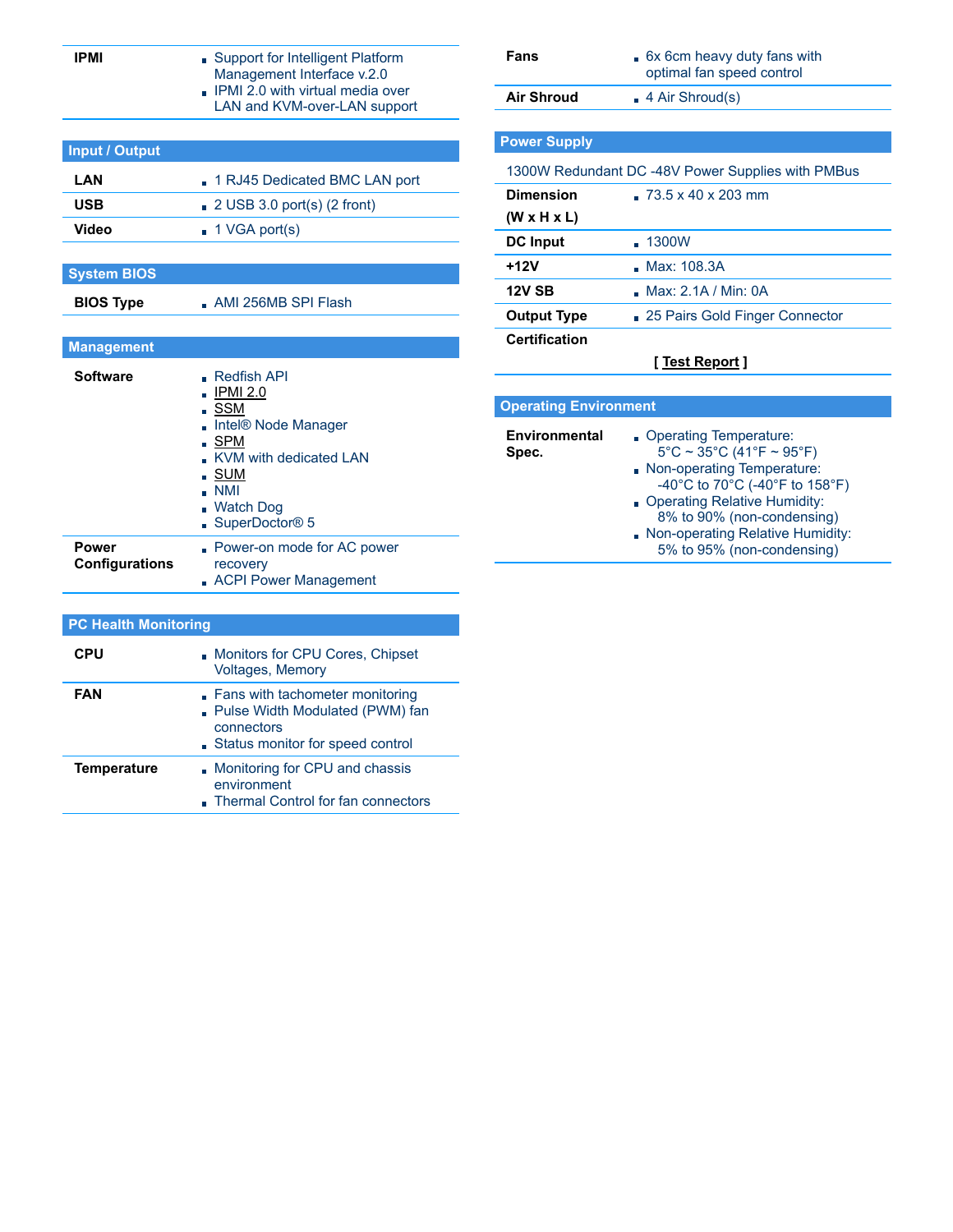## **Parts List**

| <b>Parts List - (Items Included)</b> |                         |                      |                                                                                                     |
|--------------------------------------|-------------------------|----------------------|-----------------------------------------------------------------------------------------------------|
|                                      | <b>Part Number</b>      | Qty                  | <b>Description</b>                                                                                  |
| Motherboard / Chassis                | MBD-X12DHM-6            | $\mathbf{1}$         | Super X12DHM-6 Motherboard                                                                          |
|                                      | CSE-HE211-R000NFP       | $\mathbf{1}$         | 2U Chassis                                                                                          |
| <b>Add-on Card / Module</b>          | AOM-AIOM-2X8-P          | 1                    | 2nd AIOM board (cable solution) for Hyper-E 2U system, RoHS                                         |
| <b>Add-on Card / Module</b>          | AOM-HE211-AIOM-P        | $\mathbf{1}$         | AIOM connection for Hyper-E 2U system, RoHS                                                         |
| <b>Add-on Card / Module</b>          | <b>AOM-HS119-IO-P</b>   | 1                    | Hyper IO Board, RoHS                                                                                |
| <b>Backplane</b>                     | BPN-NVME4-HE211N-<br>S6 | $\blacktriangleleft$ | 1U 6-Slot BPN Supports 6 x SAS3/SATA3/NVMe4 Storage<br>Device, HF, RoHS                             |
| Cable 1                              | CBL-GNZ4-1221LP-85      | $\overline{1}$       | Genz4C (STR) to 2x SlimlineLP x8 (STR), 21/23CM, 85 OHM, R                                          |
| Cable 2                              | CBL-OTHR-1117           | $\mathbf{1}$         | [NR] 2x15, PH1.0 to 2x15, PH1.0, 28AWG, 30CM, 1A/pin, RoHS                                          |
| Cable 3                              | CBL-PWEX-1088-26        | 3                    | 2x4, PH4.2 + 2x2pin, PH3.0 to 2x4, PH3.0, 26/54 CM, 16AWG, 9A                                       |
| Cable 4                              | CBL-PWEX-1226           | $\mathbf{1}$         | Microfit, 2x4, PH3.0 to Microfit, 2x4, PH3.0, 30CM, 9A/P, 16AW                                      |
| Cable 5                              | CBL-SAST-1218LP-85      | $\mathbf{1}$         | SlimlineLP X8 (STR) to SlimlineLP x8 (STR), INT, 19CM, 85                                           |
| Cable 6                              | CBL-SAST-1222LP-85      | $\mathbf{1}$         | SlimlineLP X8 (STR) to SlimlineLP x8 (STR), 27CM, 85 OHM,                                           |
| Cable 7                              | CBL-SAST-1223LP-85      | 1                    | SlimlineLP X8 (STR) to SlimlineLP x8 (STR), INT, 12CM, 85                                           |
| Cable 8                              | CBL-SAST-1226LP-85      | $\mathbf{1}$         | SlimlineLP X8 (STR) to SlimlineLP x8 (STR), 25CM, 85 OHM,                                           |
| Cable 9                              | CBL-SAST-1229LP-85      | 3                    | SlimlineLP X8 (STR) to SlimlineLP x8 (STR), INT, 28CM, 85                                           |
| Cable 10                             | CBL-SAST-1230LP-85      | 1                    | SlimlineLP X8 (STR) to SlimlineLP x8 (RA), INT, 29CM, 85 O                                          |
| Cable 11                             | CBL-SAST-1232LP-85      | $\mathbf{1}$         | SlimlineLP X8 (STR) to SlimlineLP x8 (RA), INT, 32CM, 85 O                                          |
| Cable 12                             | CBL-SAST-1243LP-85      | $\mathbf{1}$         | SlimlineLP X8 (RA) to SlimlineLP x8 (STR), INT, 43CM, 85 O                                          |
| Cable 13                             | CBL-SAST-1249LP-85      | $\mathbf{1}$         | SlimlineLP x8 (STR) tp 2x SlimlineLP x4 (STR),49/61CM,8                                             |
| FAN <sub>1</sub>                     | FAN-0215L4              | 6                    | 60x60x56 mm, 17K-17K RPM, Counter-rotating Cooling Fan for<br>2U Hyper-E (CSE-HE211) Series Servers |
| <b>Power Supply</b>                  | <b>PWS-1K30F-1R</b>     | $\overline{2}$       | 1300W -48Vdc single output power supply                                                             |
| <b>Riser Card</b>                    | RSC-H2-6888G4           | 1                    | 2U LHS Hyper riser card with one PCI-E 4.0 x16 and three PCI                                        |
| <b>Riser Card</b>                    | <b>RSC-H2-68G4</b>      | $\overline{2}$       | 2U LHS Hyper riser card with one PCI-E 4.0 x16 and one PCI-E                                        |
| <b>Software</b>                      | SFT-OOB-LIC             | $\mathbf{1}$         | License key for enabling OOB BIOS management                                                        |
| <b>Heatsink / Retention</b>          | SNK-P0078PR             | $\overline{2}$       | 2U Proprietary Passive CPU Heat Sink for X12 Generation Hype-<br><b>E</b> Series Servers            |
| *Cable 14                            | CBL-CDAT-1290F          | 1                    | [NR] FRONT CNTL, 20 TO 20 PIN, P0.5, FFC, FLAT, 90CM, STD                                           |
| *Cable 15                            | CBL-PWEX-1104-8         | $\mathbf{1}$         | [NR] 2x4, PH3.0, M to 2x3, PH2.0, F, 3A/pin, 22AWG, 8CM                                             |
| *Front Panel                         | FPB-FP826-T             | $\mathbf{1}$         | Chassis front control board for SC826                                                               |
| *Drive Tray(s)                       | MCP-220-00178-0B        | $\bf 6$              | 2.5 thin profile drive tray, Orange tab (for hotswap NVMe drive),<br>for SC119UH                    |

Notes:

1. Parts with \* are inside the chassis

2. Excessive parts might not be shipped, including but not limited to excessive drive trays, fans, riser brackets, air shrouds, IO shields, cables.....etc.

| <b>Optional Parts List</b> |                    |     |                    |
|----------------------------|--------------------|-----|--------------------|
|                            | <b>Part Number</b> | Qty | <b>Description</b> |